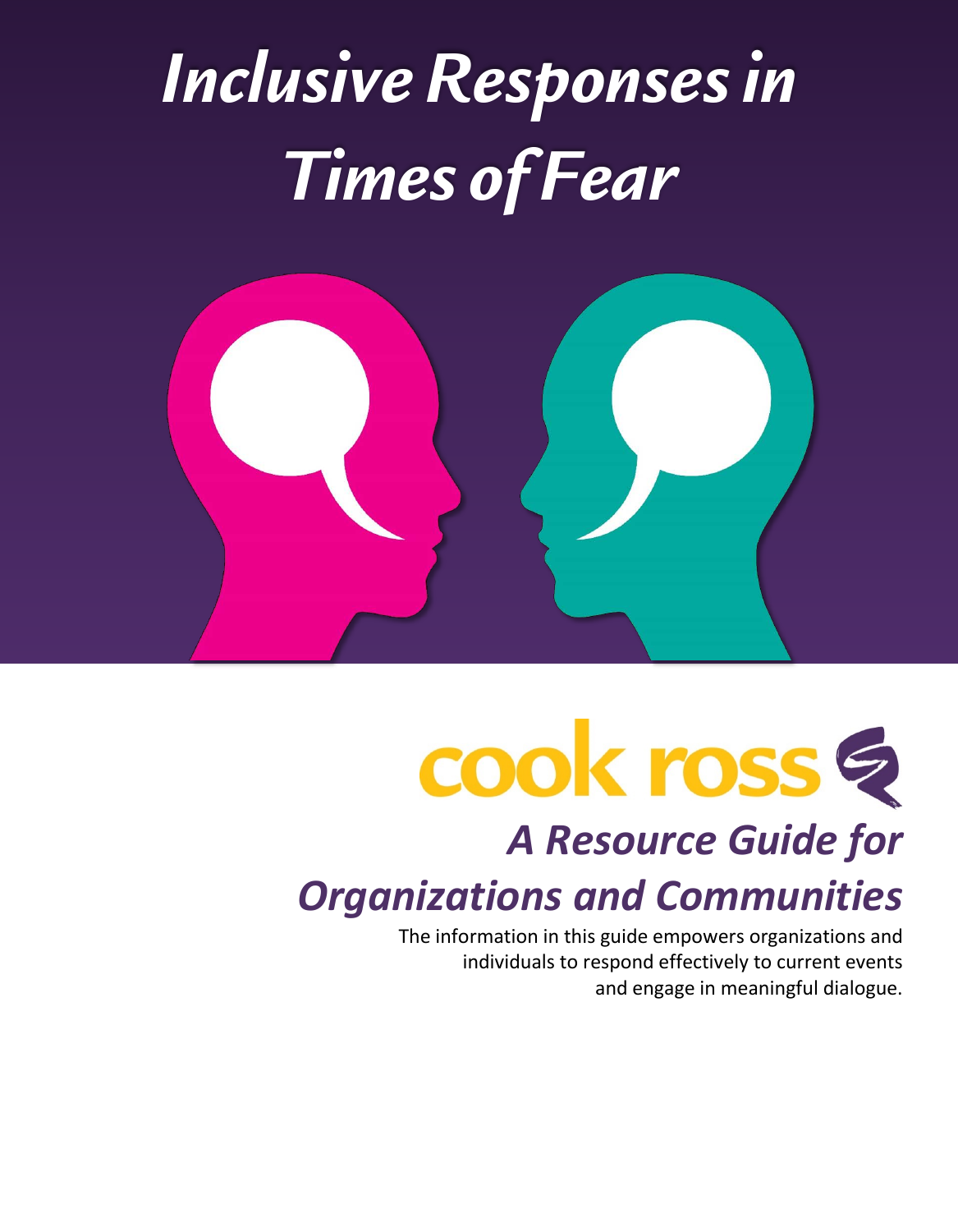# *About Cook Ross*

Cook Ross Inc. is a consulting firm whose mission is to provide powerful solutions to organizations around the world in the areas of diversity, inclusion, cultural competency, leadership development, and organizational change management. We are committed to creating organizations in which all people communicate effectively, recognize their value, develop themselves as leaders, and contribute powerfully to their organizations.

# *Introduction*

We have been deeply saddened by the numerous recent tragic events in the U.S. and around the world that have increased our sense of fear and "us vs. them". We carry these emotions with us everywhere we go, including our workplaces.

Organizations often don't realize how this might significantly impact employee experience and collaboration, day-to-day culture, and organizational reputation, and tend to shy away from discussing these difficult subjects. Silence on these issues, or underestimation of their impact, can leave employees with the impression that



organizational leaders are out of touch with what is going on in our world. This might especially affect the organization's credibility regarding Diversity & Inclusion.

So what can we do in our organizations to engage with these challenges in productive ways that promote, rather than diminish, inclusion? In keeping with our vision to transform organizations around the world to become more conscious, inclusive and humane communities, we have developed this resource guide. The information in this guide empowers organizations and individuals to respond effectively to current events and engage in meaningful dialogue.

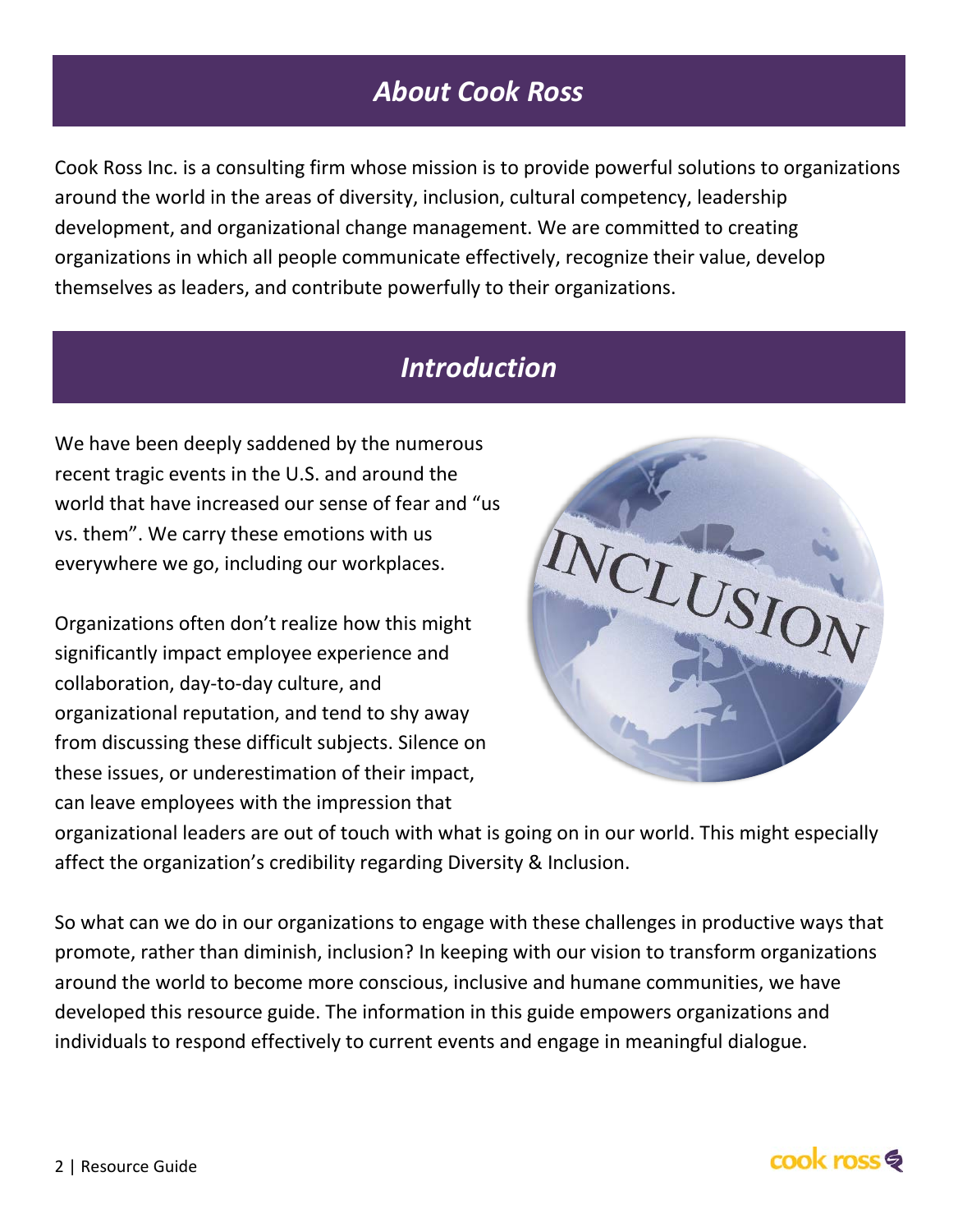# *Organizational Measures*

#### **There are actually a number of important measures that organizations and the people in them can take:**

- 1. **Issue an external public statement** expressing sadness or some sentiment about what has occurred. We recognize that many companies are reluctant to do so. However, it is difficult to remain credible on other Diversity & Inclusion messaging with such a glaring omission. Some Examples:
	- o Pandora Radio tweeted the following: *"Our hearts go out to all those who unfairly lost their lives. We stand with marginalized communities. We stand for racial justice. We stand for equity. And we stand together to make this world a better place. #BlackLivesMatter #LoveAboveAll"*
	- o Chik-fil-A expressed support for the LGBTQ community by providing free food to victims and family members of victims of the Pulse Nightclub shooting in Orlando. Just a couple of years ago, Chik-fil-A faced a boycott because of their anti-gay policies.
- 2. **Provide a safe forum** for employees to voice their feelings.
	- o Managers should encourage employees to participate in employee resource group sessions without repercussions.
	- o These sessions should be facilitated by someone trained in establishing ground rules and bringing difficult discussions to closure.
- 3. **Emphasize company values related to Diversity & Inclusion** and ensure that senior leaders model these values in their interactions with employees.
- 4. **Provide information about support resources** available to them like Employee Assistance Program (EAP) and/or discussions with Human Resources if necessary.

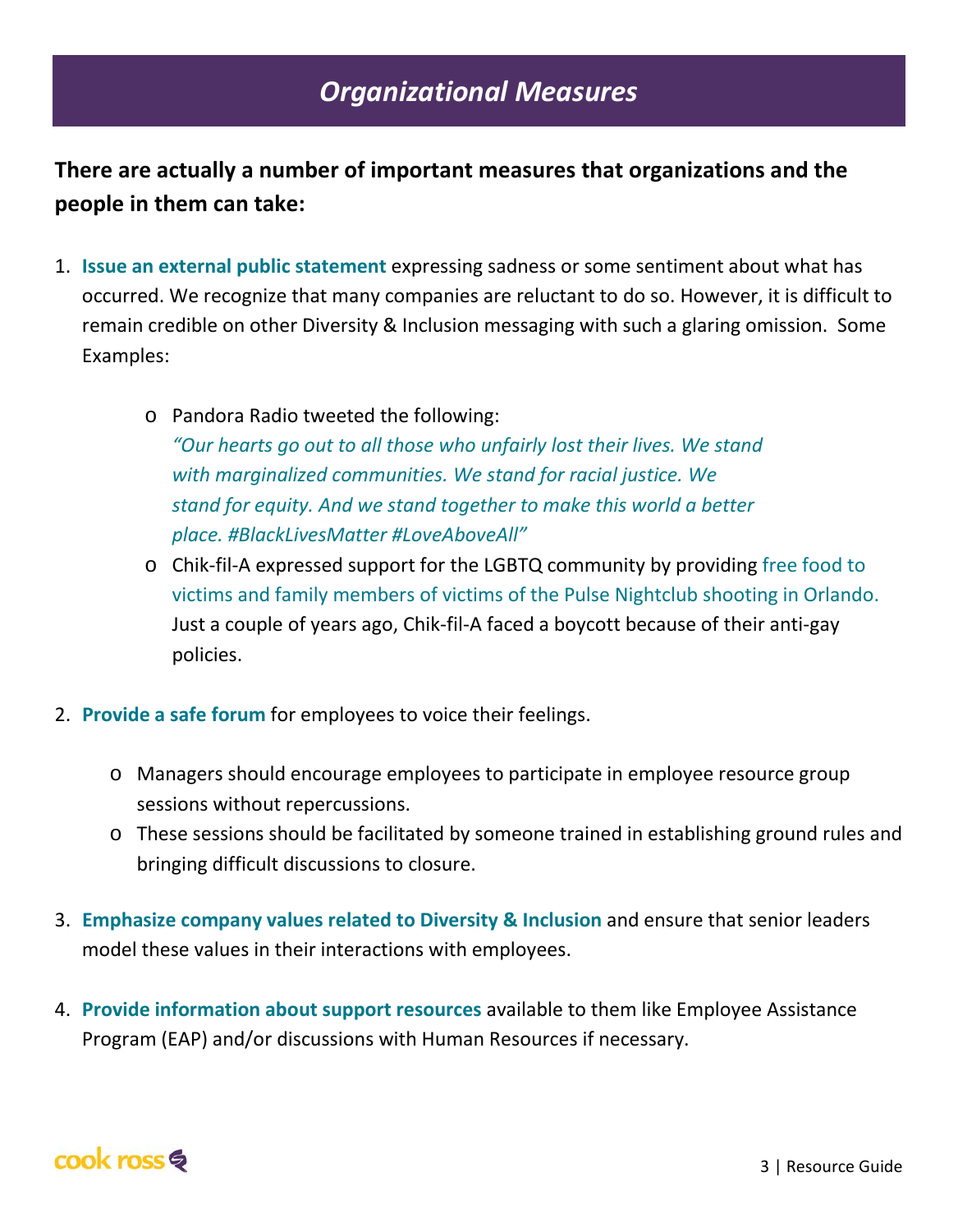- 5. Create an environment of allyship. We can do that by connecting with people, all kinds of people, and checking in with them so that they know you are willing to listen to how they feel and try to understand it. Take note of who you tend to socialize with, and who you don't, and intentionally expand your circle. Be sure that the images in your environment reflect diversity and multiculturalism. Promote diverse images of exemplars. <sup>1</sup>Research shows that this is one of the best ways to reduce bias towards a particular group. Also, refuse to collude with jokes, slights, disparaging remarks—make it clear where you stand and what you stand for.
- 6. Create communities of support in which people can help each other process what's going on with them and know that they are not alone.

#### **Your Ideas:**



<span id="page-3-0"></span><sup>&</sup>lt;sup>1</sup> From "Blindspot: Hidden Biases of Good People," by Mhazarin Banaji, 2013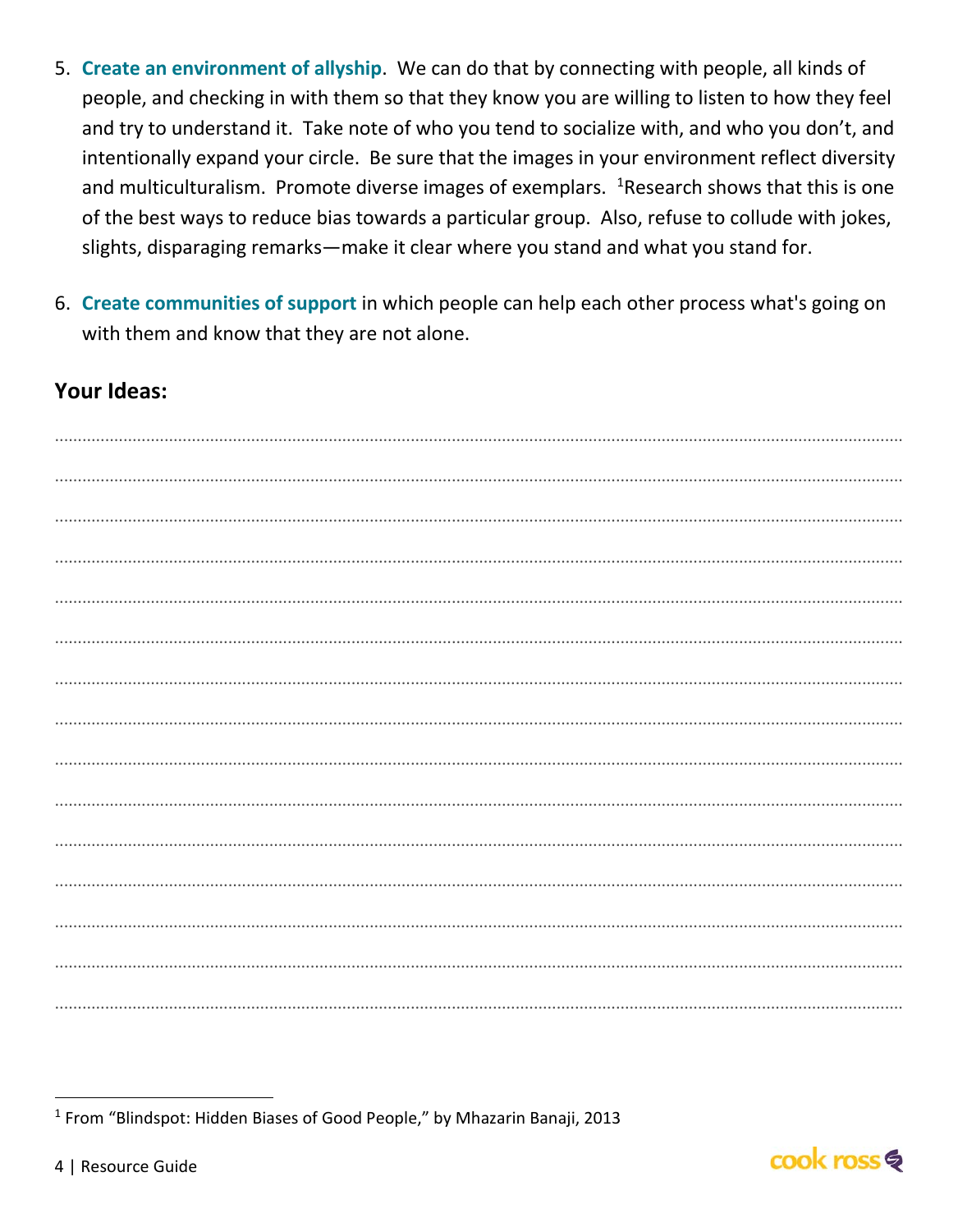### **Conducting a Dialogue Around Challenging Issues**

Dialogues are designed to bring people together who may represent different points of view, communicate their various perspectives, interpretations and viewpoints for the purpose of mutual understanding. There are a number of key steps to take in creating a constructive dialogue. In preparing for the dialogue, you should be asking the following questions:



1. What is going on in this organization that a dialogue will address?

2. What are your goals for how this dialogue is intended to positively impact the organization moving forward?

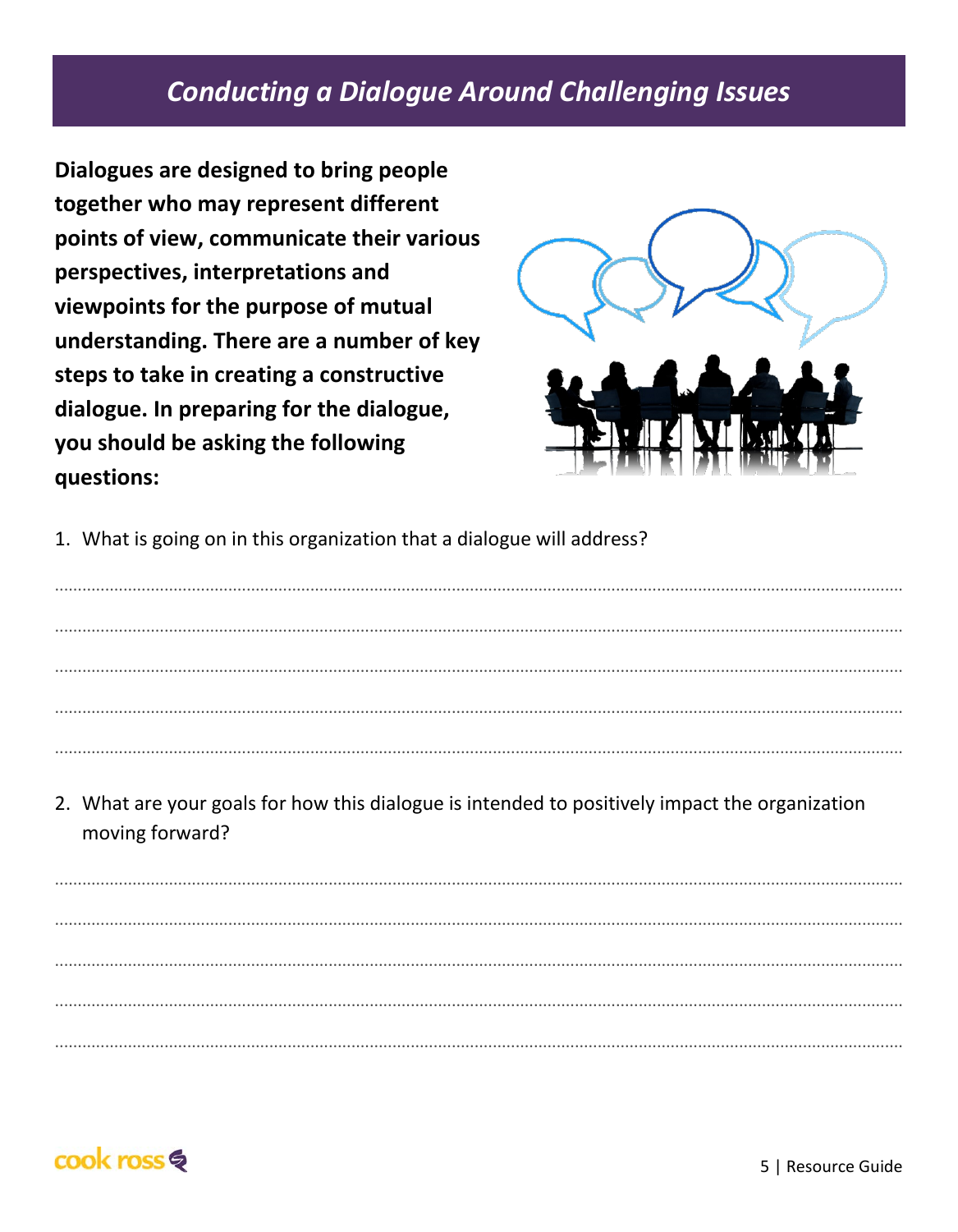3. Who are your stakeholders and what is the organizational reality/context for dealing with the issues at hand? Knowing this, what is the most effective and appropriate strategy to move this conversation forward?

4. Who should participate? It is better to conduct several smaller groups than one that is so large that people do not have a chance to participate fully. Optimum size is generally 20-25 people.

5. Who should facilitate? Trained facilitators should be leading dialogue sessions. Their role is not to take a position, but to be a "good faith" neutral facilitator to allow all participants to feel safe and be heard. The freedom of people to speak can be directly related to the safety they feel in the space that is created by the facilitator.

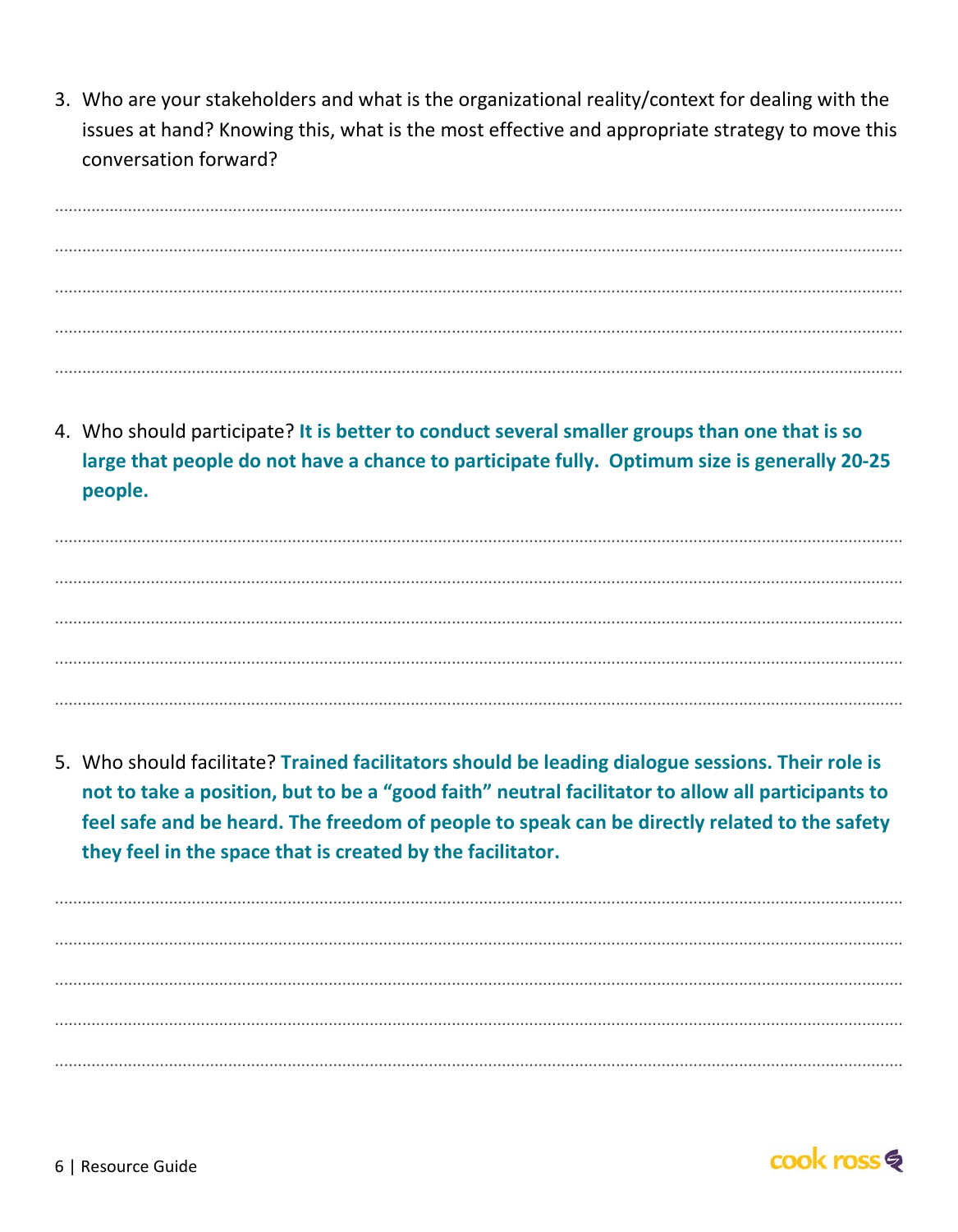6. How much time or how many sessions should you plan for? You want to be sure to have enough time to fully engage. It can be frustrating for participants when they get into the subject and do not have time to fully explore it.

7. What do people know about how their leaders relate to the issue? 8. Have topics like these been discussed within the organization in the past? If so, how might past learning inform this dialogue? 9. What role can existing groups like diversity councils, employee resource groups, affinity groups, corporate social responsibility colleagues, or community partners play in moving the



dialogue forward?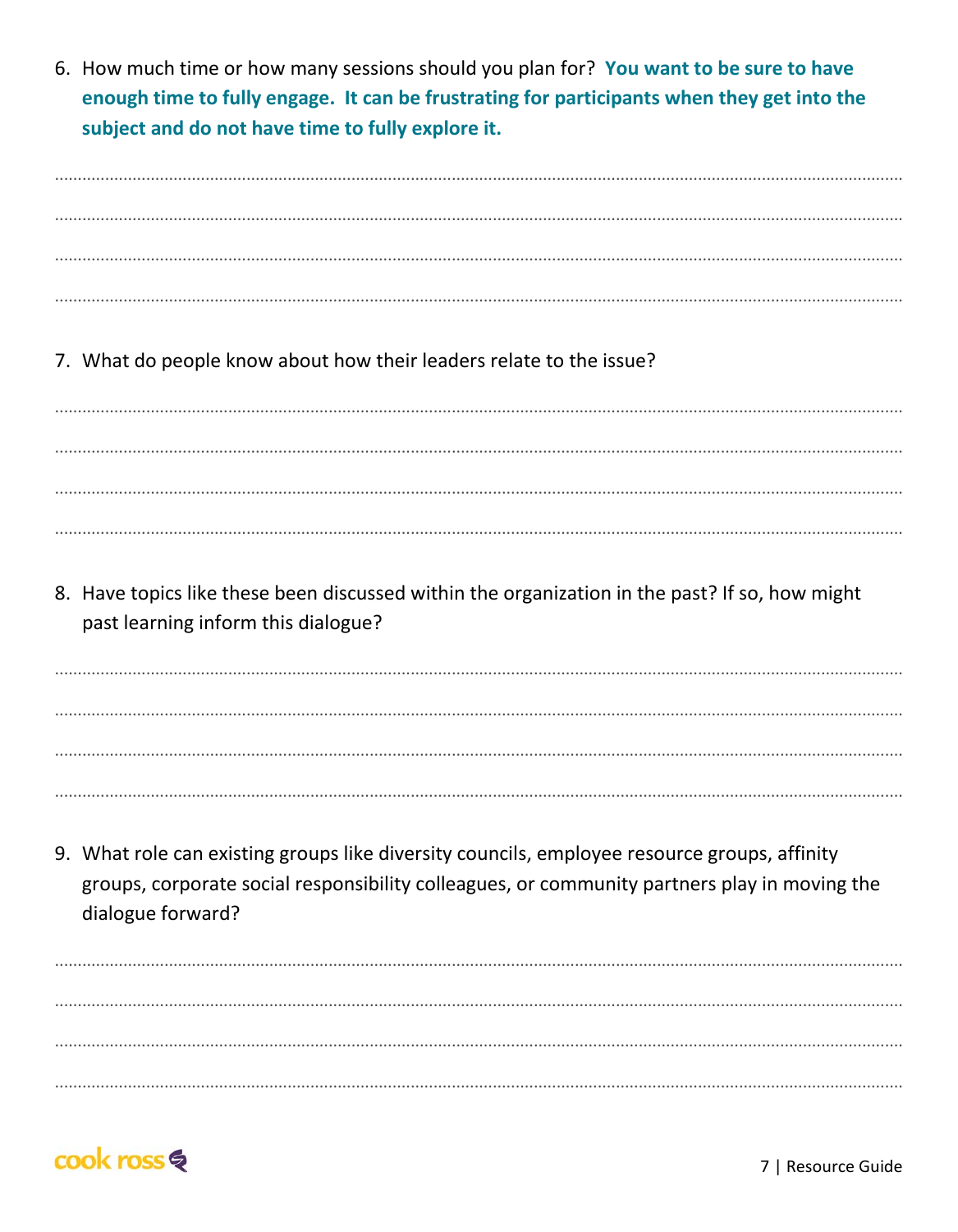# *Pre-Dialogue Questions*

**You may want to send a series of predialogue questions to prepare people for the dialogue. Examples include:**

- 1. How do you feel about this issue?
- 2. Are you mostly around people who feel the same or who feel differently than you? Is there a difference in your personal and professional life?



- 3. How do you feel about people who think differently than you about this?
- 4. Do you welcome opportunities to talk about this issue or would you rather avoid these opportunities? Why?
- 5. How can you engage in these conversations authentically and whole-heartedly? What might get in the way?
- 6. What are you afraid of? What is more inspiring to you than fear?
- 7. What are you committed to? How do you see your role/contribution in any conversations or actions?
- 8. What is your desired outcome for these conversations?

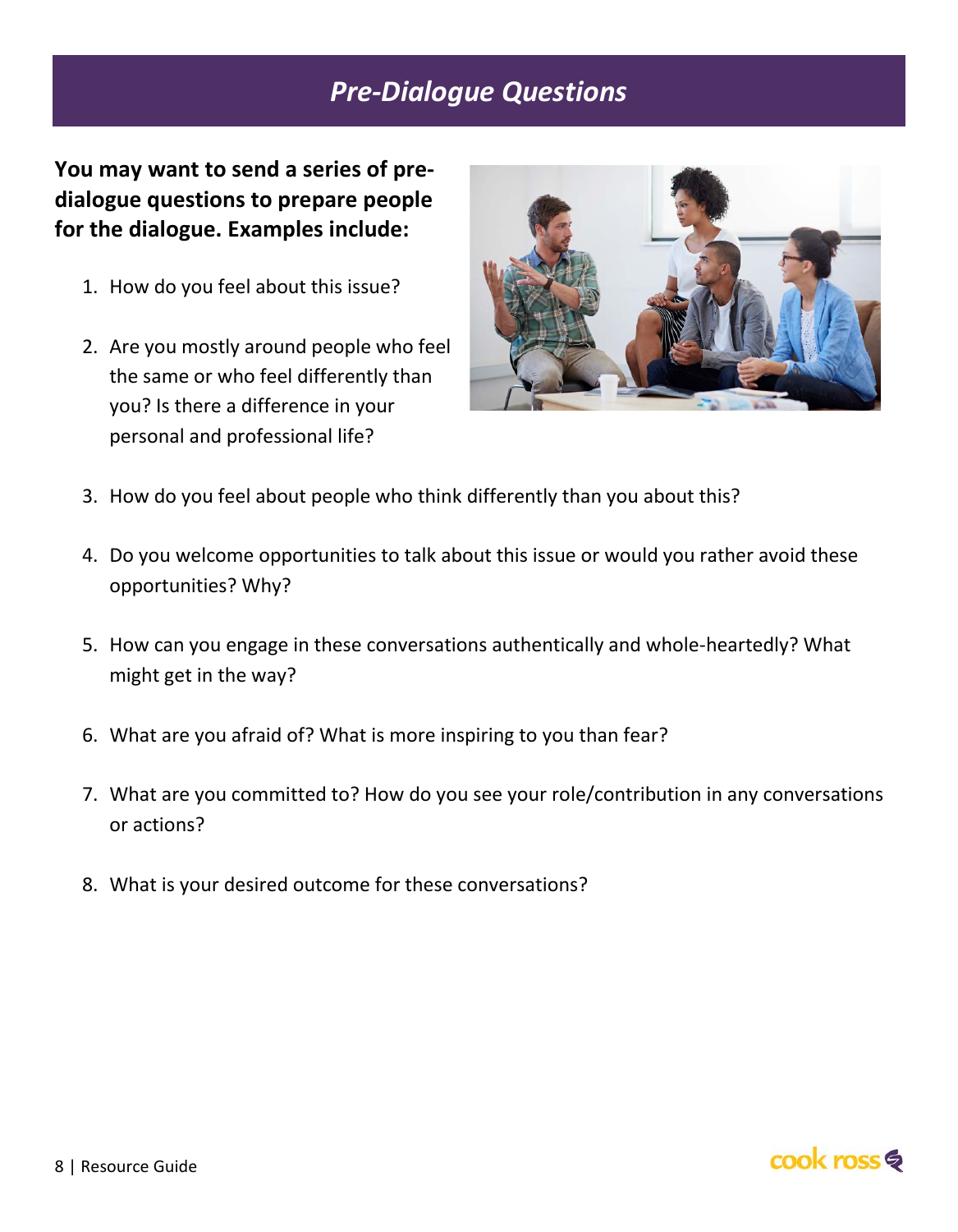### *Facilitation Guidelines*

#### **To set the stage for the dialogue, a trained facilitator should do the following:**

1. **Frame the conversation** in the context of how the issue is impacting your organization or to whatever general group the members belong. This helps create a container for the dialogue to occur within.



- o Remind employees of company values related to diversity and inclusion and of the expectation that we continue to treat each other with respect. This is especially important as we share our personal opinions at work and remain respectful of each other and our experiences.
- 2. **Create clear intentions and agreements** for the conversation. Examples include:
	- o Seek mutual understanding, not necessarily agreement
	- o Don't persuade, defend or interrupt
	- o Be curious
- 3. **Establish ground rules** for the dialogue. Examples include:
	- o Time will be shared equitably to be sure that all points of view get equal listening. It is often helpful to time segments to ensure this happens.
	- o Listen without interrupting, except to clarify.
	- o Seek to understand before being understood.
	- o Maintain a mood of mutual respect and civility.
	- o Create an agreement of anonymity. People should be free to discuss any topic or conversation but not to quote or share what any participant says.